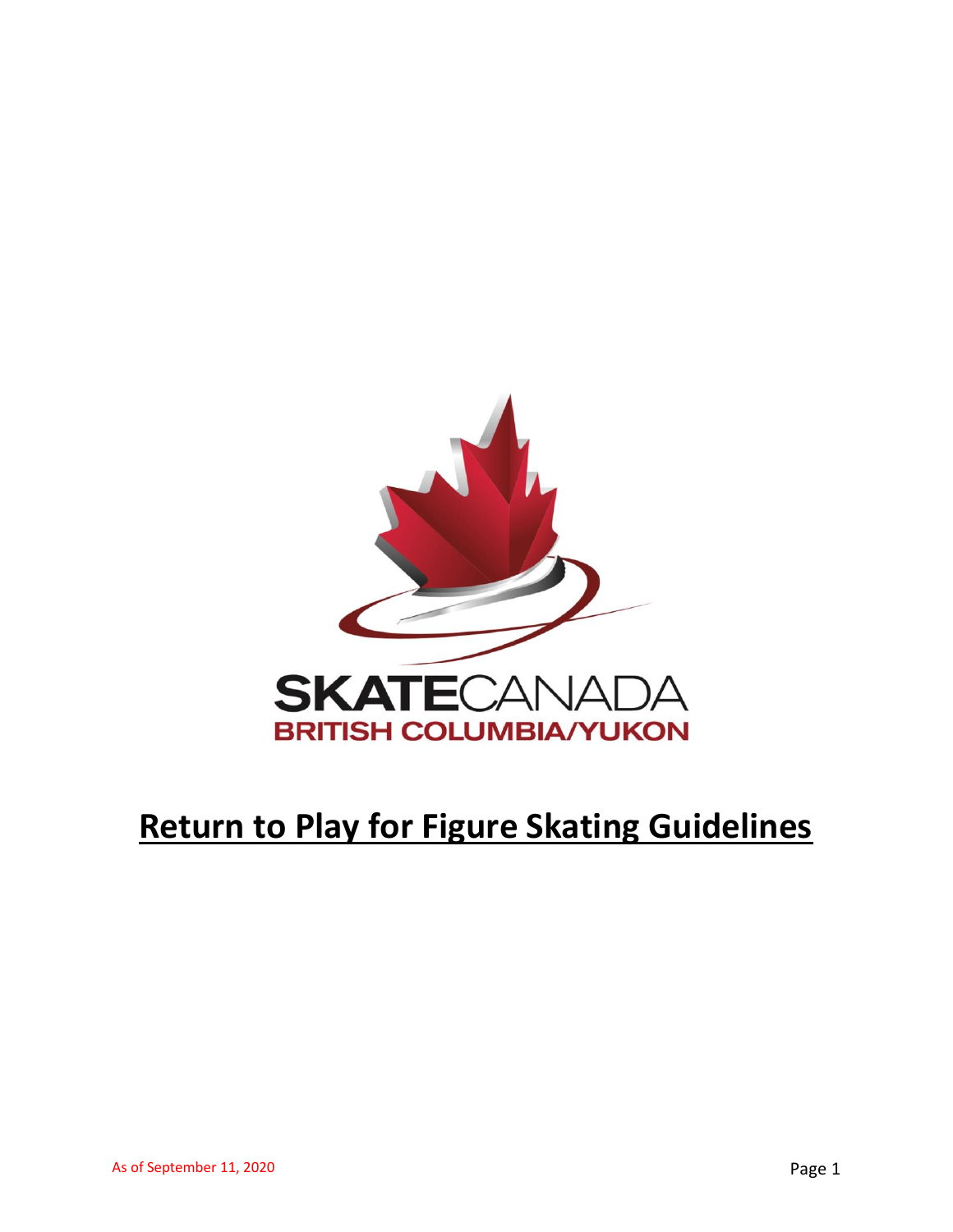The BC/YK Section Return to Skating Guidelines have been approved for the use of skating clubs and schools located in the Province of BC. Yukon Territory skating clubs and schools are to use the COVID-19 Operational Business Plan that has been approved by the Yukon Government.

# **Table of Contents:**

| Return to Play Guidelines & Recommendations for Clubs, Administrators, Coaches or Facilities |  |
|----------------------------------------------------------------------------------------------|--|

# **Appendixes**

| Appendix C- Skate Canada Member Club/Skating School Session Record14 |  |
|----------------------------------------------------------------------|--|
|                                                                      |  |
|                                                                      |  |
|                                                                      |  |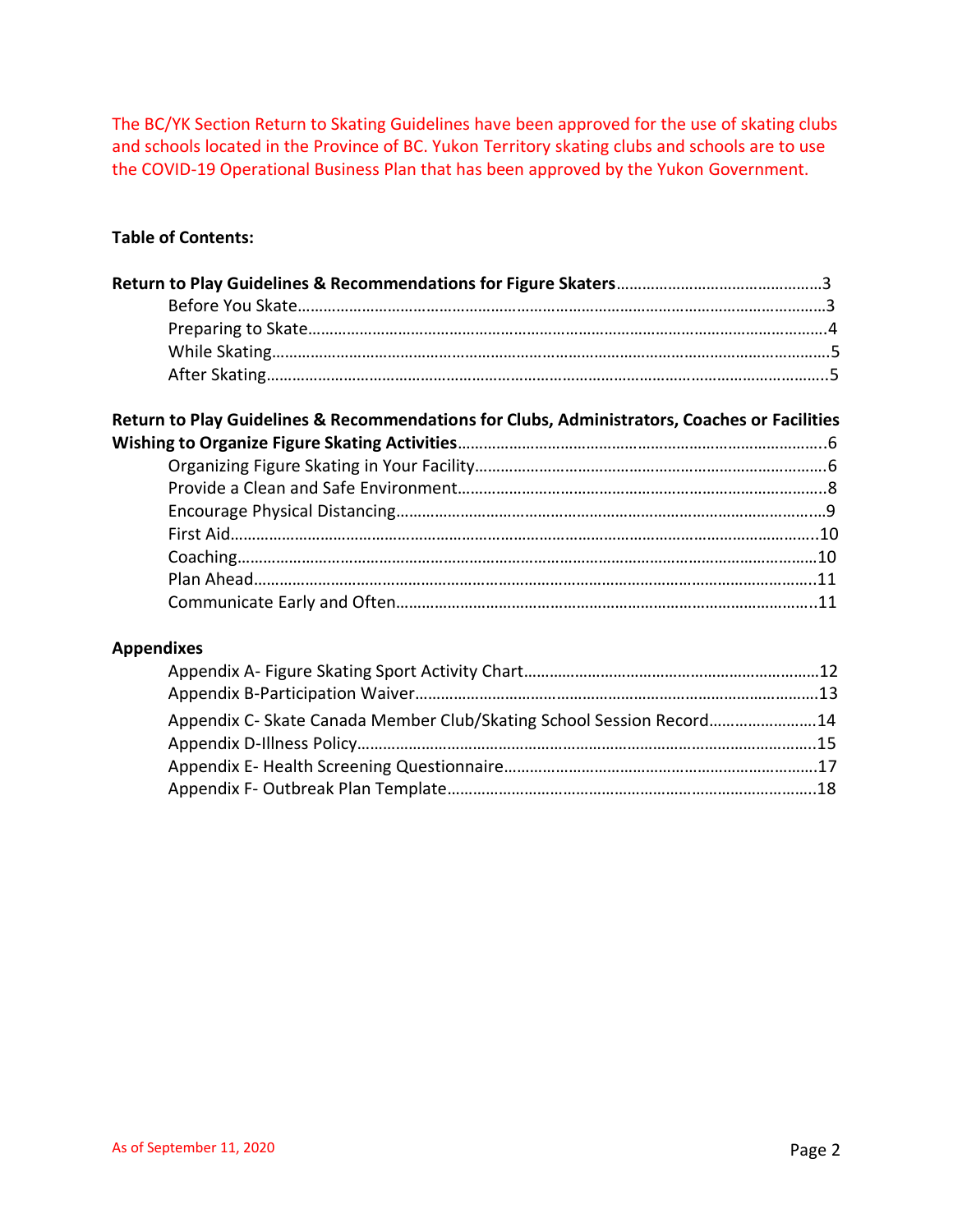# **RETURN TO PLAY GUIDELINES & RECOMMENDATIONS FOR FIGURE SKATERS**

If you wish to skate, make sure that you follow the below recommendations:

# **BEFORE YOU SKATE**

- Make sure that your city or region and Provincial Sport Organization allows skating based on the government health authorities' criteria for the progressive lifting of confinement measures and that your municipality permits the use of a skating rink and/or the approved operation of a private facility.
- Do not skate if you:
	- $\circ$  Exhibit any COVID-19 symptoms, such as a fever, cough, difficulty breathing, or other symptoms identified by health experts.
	- $\circ$  If you or someone in your household has been in contact with someone with COVID-19 in the last 14 days.
	- o If you or someone in your household has travelled outside of Canada in the last 14 days.
- It is highly recommended that if you are a person who has been identified as vulnerable or at risk, as described below, you should consider not participating in Skate Canada Programs or figure skating related activities. It may be defined that a vulnerable or at risk person is:
	- o A vulnerable or at risk person (especially elderly individuals), who are immunosuppressed, individuals suffering from serious health problems, notably high blood pressure, pulmonary diseases, diabetes, obesity and asthma.
- Skaters, coaches, parents(if allowed) and volunteers will have a daily verbal screening for symptoms upon arrival at the entrance of the facility. The daily screening can be executed by either the club or the facility. Clubs and facility to decide on who conducts to the daily screening.
- Make sure there is availability on your desired session. Numbers will be limited to the following:
	- $\circ$  As of September 1, 2020-Numbers during phase one will be limiting to the following: no more than 10 14 18 people, including coaches, allowed on or near the ice at any one time.
	- $\circ$  As of September 1, 2020- In accordance with Skate Canada regulations, there MUST be 1 Skate Canada certified coach or choreographer included in your group of  $10-14$  18.
	- o As of September 11, 2020- Pairs and Ice Dance skaters may begin to skate together as long as you are always skating with the same partner.
	- $\circ$  As of September 11, 2020-Synchronized Skating Teams may begin to practice with contact as long as they form a cohort. Information on Cohorts can be found on page 23 of the [viaSport Return to Sport Guidelines.](https://www.viasport.ca/sites/default/files/Phase3ReturntoSportGuidelineswebV2.pdf)
- All session registration and payments must be online. No bookings or payments in person at the facility. Drop in/buy on participation is not allowed.

•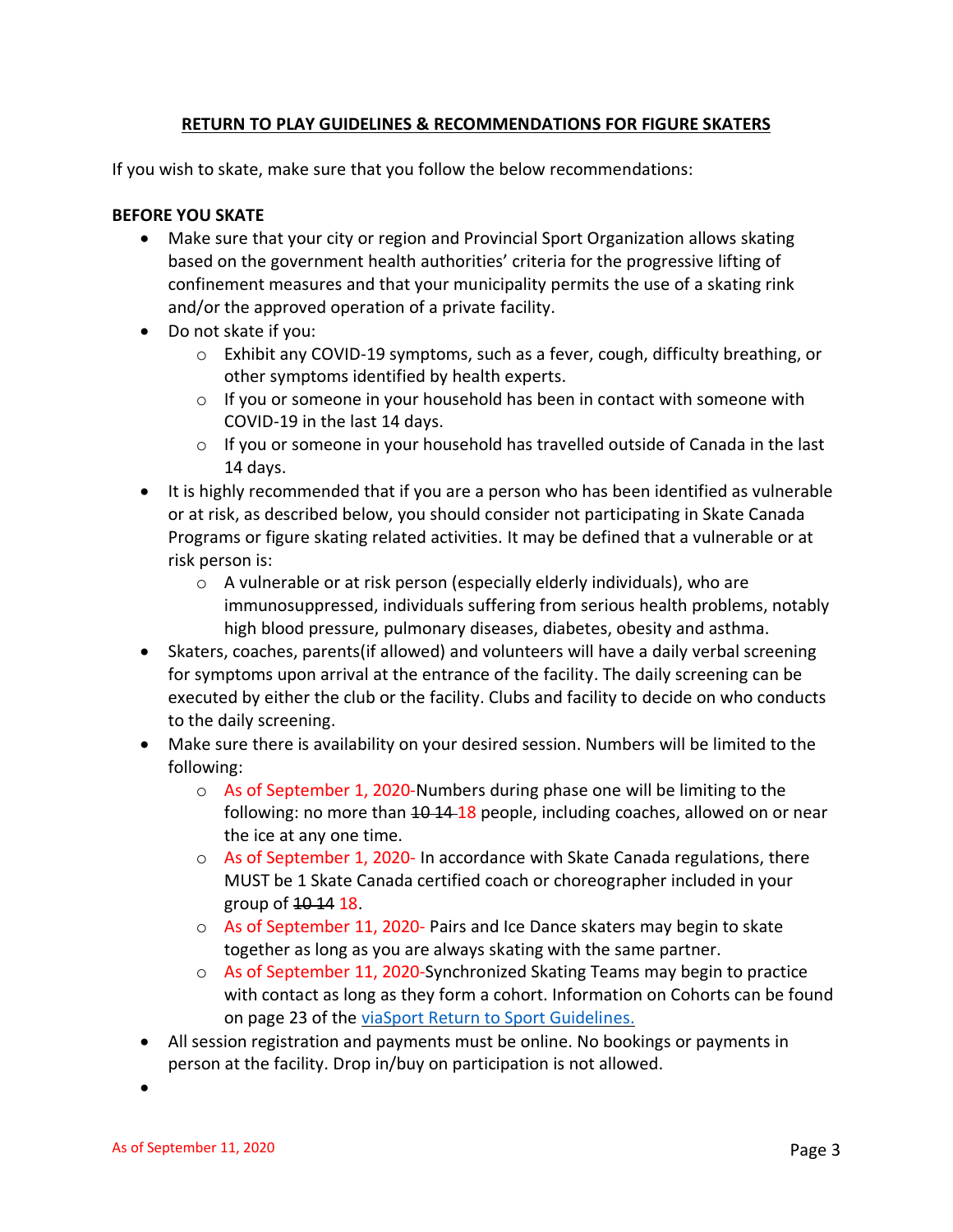- As of September 11, 2020- STAR 1-5 Coach Assessments may resume. Coaches are to maintain physical distancing while assessing skaters.
- As of September 11, 2020- In person assessment (test) days for STAR 6-Gold and simulations with officials should not be happening at this time. More information on when and how these activities can resume will be sent out shortly.

### **PREPARING TO SKATE**

- Arrive no earlier than your scheduled time to enter the building. Arrival time will be approximately 15 minutes before your scheduled session.
- Off Ice Warm Up can only be done outside or in indicated areas where allowed and skaters must keep a 2 metre distance with other skaters and coaches.
- Dressing rooms may be closed as this may differ from facility to facility. Skaters and coaches should be prepared to come dressed to skate with only the skates to be put on**.**
- If dressing rooms are not available, benches or chairs may be provided for skaters and coaches to put their skates on near the ice. Markings on the ground will show where skaters and coaches can sit so they are spaced out 2 metres apart. This process to be discussed between the facility and the club.
- To protect yourself against infections:
	- o Wash your hands with disinfectant soap and hot water for at least 20 seconds before going on the ice for each session.
	- $\circ$  Bring hand sanitizer. Each participant must bring their own hand sanitizer.
	- o Clean your equipment, including your skates, clothing and water bottles regularly.
	- $\circ$  Do not share any equipment (water bottles, clothing, gloves, facial tissue, towels) with other skaters or coaches.
	- $\circ$  Used Facial Tissues must put into the garbage can immediately after use. Do not put on the boards or anywhere else. You should use hand sanitizer immediately after blowing your nose.
- Wear clean clothes and gloves for each day of training. Make sure used clothing and gloves are washed immediately when you return home from training.
- Make sure you have enough water before leaving the house to avoid having to touch a tap or water fountain handle.
- Other than reusable water bottles, no other food or drink should be brought into a facility, unless the club or skating school has permission from the facility.
- Consider wearing a mask and/or gloves while skating.
- If you cough or sneeze, do so in a tissue or in your sleeve. If you use a tissue immediately dispose of the tissue in a garbage can. You should use hand sanitizer immediately after coughing or sneezing.
- Avoid touching door handles, gates, benches and all other objects where the virus could survive. If you touch something, make sure to use hand sanitizer immediately after.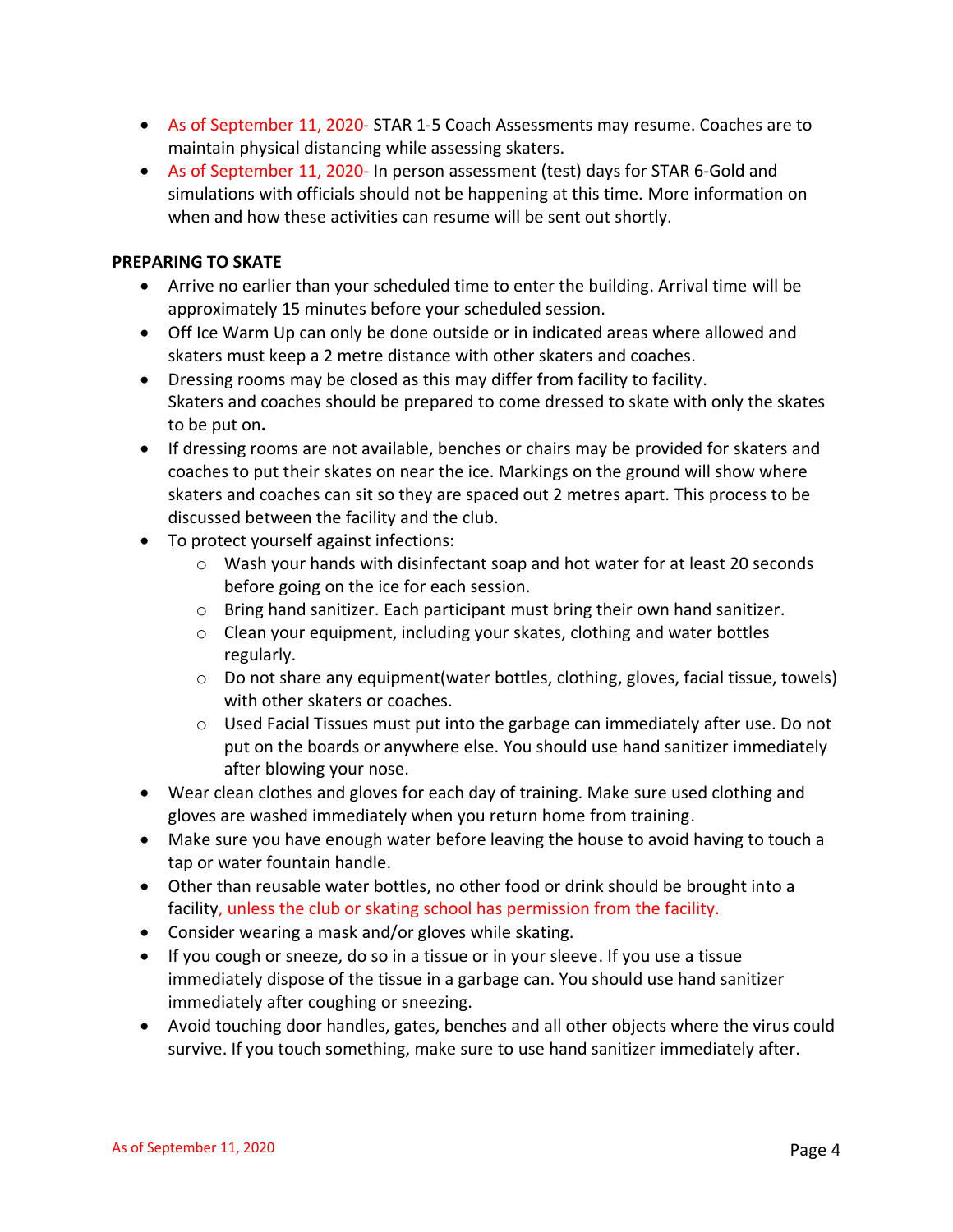• While waiting to go on the ice, stand at the designated physical distancing markers and stay away from others. Avoid putting equipment on the boards while waiting to go on the ice.

# **WHILE SKATING**

- Avoid all physical contact, for example shaking hands, high fiving or hugging, with other skaters and coaches.
- Avoid touching your face during your skating session. Should you need to touch your face you must use hand sanitizer immediately after touching your face.
- Make spatial awareness a priority. Try to keep a 2 metres distance from other skaters and coaches while on the ice at all times.
- Do not touch any equipment, including music playing equipment. One designated person will operate all equipment for all skaters.
- Pairs & Dance skaters who do not live together, must not touch each other and stay 2 metres apart at all times while on and off the ice.
- Synchronized skaters must not touch each other and stay 2 metres apart at all times while on and off the ice.

#### **AFTER SKATING**

- Wash your hands carefully with hot water and disinfectant soap or with hand sanitizer.
- Leave the arena immediately (within approximately 15 minutes) after you finish skating.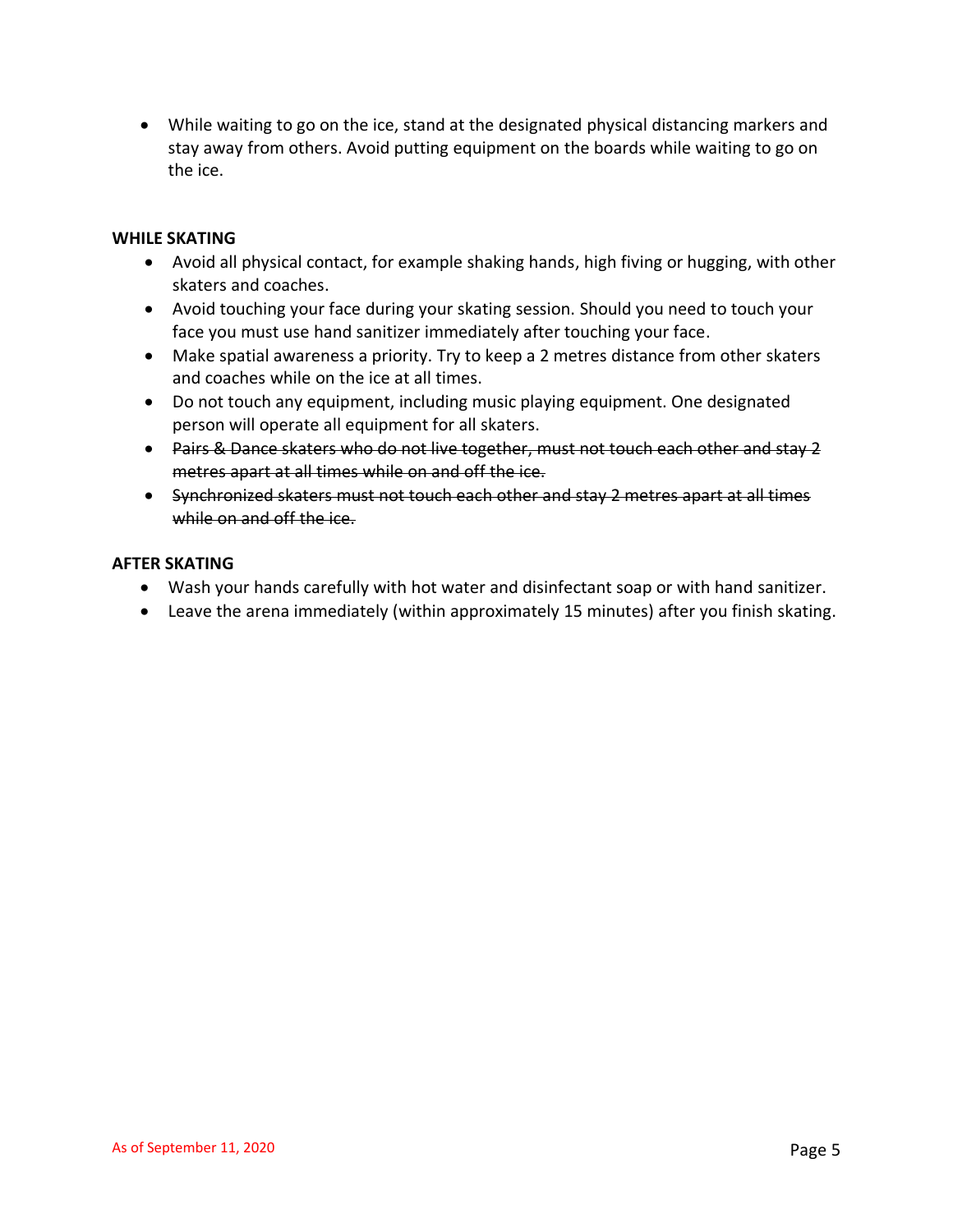# **RETURN TO PLAY GUIDELINES AND RECOMMENDATIONS FOR CLUB ADMINISTRATORS, COACHES AND FACILITIES ORGANIZING FIGURE SKATING ACTIVITIES**

In light of a gradual return to skating across the Province, Skate Canada BC/YK Section is issuing its recommendations for club administrators, coaches and facilities organizing/participating in Skate Canada programs and figure skating related activities.

With a situation that evolves each day and differs in various cities, regions and municipalities, Skate Canada BC/YK believes that it is the responsibility of the people organizing or hosting figure skating-related activities to ensure a safe environment for skaters.

Thank you for taking the necessary precautions and doing your part to limit the spread of COVID-19. Please stay up to date on the ever-changing situation by often checking and referring the following sources of information:

[Skate Canada COVID-19 Response Page](https://skatecanada.ca/covid-19-response/) - <https://skatecanada.ca/covid-19-response/> [Skate Canada BC/YK COVID-19 Page-](https://www.skatinginbc.com/news/skate-canada-bcyk-covid-19-information) [https://www.skatinginbc.com/news/skate-canada](https://www.skatinginbc.com/news/skate-canada-bcyk-covid-19-information)[bcyk-covid-19-information](https://www.skatinginbc.com/news/skate-canada-bcyk-covid-19-information) [Government of BC](https://www2.gov.bc.ca/gov/content/safety/emergency-preparedness-response-recovery/covid-19-provincial-support) COVID-19 Page [https://www2.gov.bc.ca/gov/content/safety/emergency-preparedness-response-](https://www2.gov.bc.ca/gov/content/safety/emergency-preparedness-response-recovery/covid-19-provincial-support)

[recovery/covid-19-provincial-support](https://www2.gov.bc.ca/gov/content/safety/emergency-preparedness-response-recovery/covid-19-provincial-support)

[BC COVID-19 Screen Tool for Self-Assessment](https://bc.thrive.health/covid19/en) - <https://bc.thrive.health/covid19/en>

There are necessary protocols that **SHOULD** be followed before organizing a Skate Canada programming/figure skating activity. Please note that your municipality and/or arena/facility and/or provincial/national organization may have protocols that exceed or are looser than those set out below. All clubs or skating schools **SHOULD** follow the highest restriction standard that has been set.

# **ORGANIZING FIGURE SKATING IN YOUR FACILITY**

- The activity must always comply with the physical distancing, cleaning and sanitizing measures and recommendations issued by federal, provincial and municipal government authorities, including the arrival, time spent on site and departure of skaters.
- For provincial and interprovincial travel:
	- o Please check with your destination for any/all restrictions such as selfisolationor quarantine required upon arrival
	- $\circ$  Please check with your home jurisdiction for any/all restrictions such as self-isolation or quarantine upon returning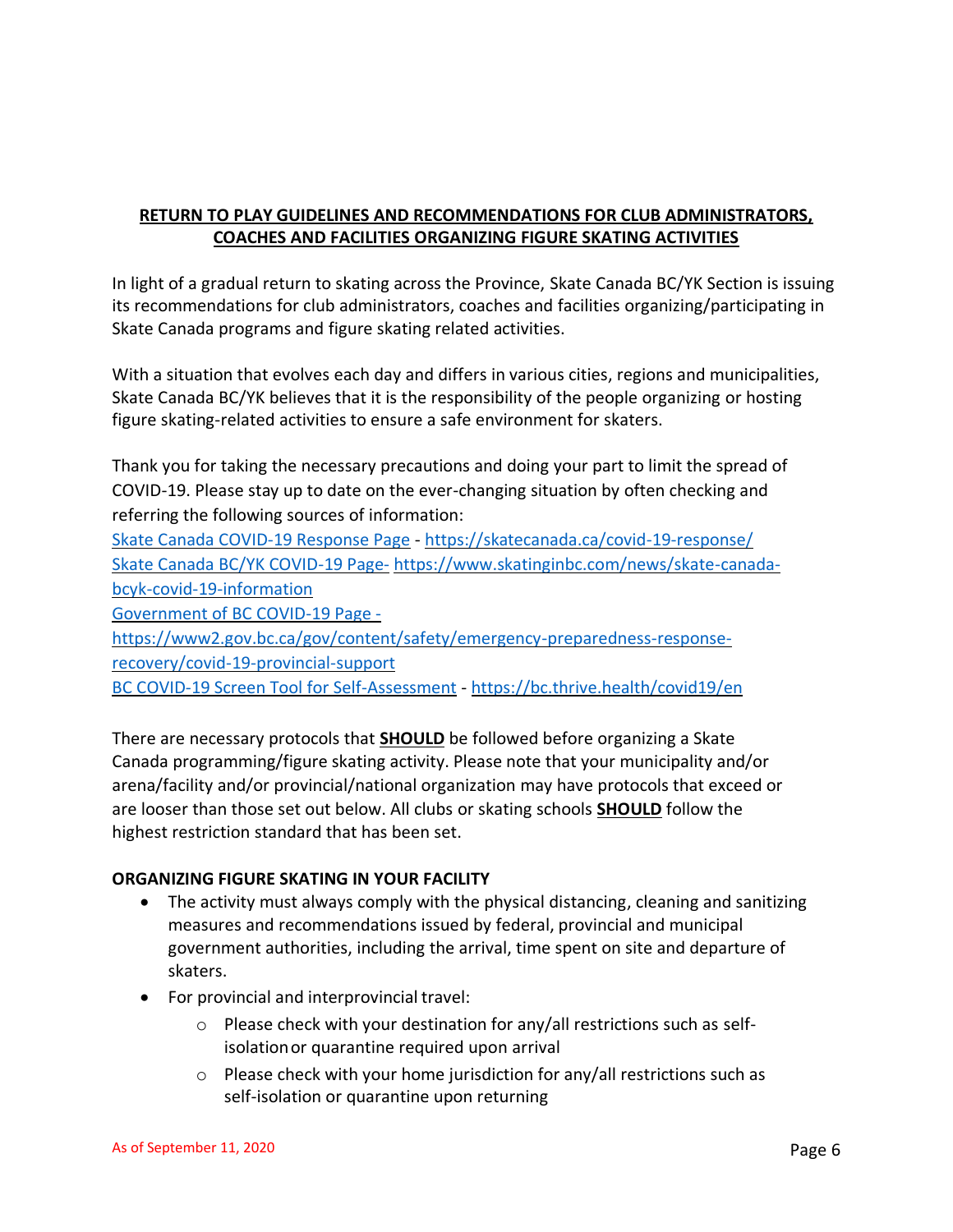- o Each province, municipality, city/town, facility, and/or Skate Canada Member Club may have different requirements that you will need to abide by.
- Session numbers will be limited to the following:
	- $\circ$  As of September 1, 2020-Numbers during phase one will be limiting to the following: no more than 10 14 18 people, including coaches, allowed on or near the ice at any one time.
	- $\circ$  As of September 1, 2020- In accordance with Skate Canada regulations, there MUST be 1 Skate Canada certified coach or choreographer included in your group of  $10-14$  18.
	- o As of September 11, 2020- Pairs and Ice Dance skaters may begin to skate together as long as you are always skating with the same partner.
	- $\circ$  As of September 11, 2020-Synchronized Skating Teams may begin to practice with contact as long as they form a cohort. Information on Cohorts can be found on page 23 of the [viaSport Return to Sport Guidelines.](https://www.viasport.ca/sites/default/files/Phase3ReturntoSportGuidelineswebV2.pdf)
- Limit your activities to practice and private lessons or lessons with small groups. If lesson with small groups occur, physical distancing measures must be followed.
- Off ice warm up and classes can only be done outside or in indicated areas where allowed and skaters must keep a 2 metre distance with other skaters and coaches.
- Skaters, coaches, volunteers and program staff may not participate if they:
	- o Exhibit any COVID-19 symptoms, such as a fever, cough, difficulty breathing, or other symptoms identified by health experts.
	- $\circ$  If they or someone in their household has been in contact with someone with COVID-19 in the last 14 days.
	- o If they or someone in their household has travelled outside of Canada in the last 14 days.
	- It is highly recommended that if you are a person who has been identified as vulnerable or at risk, as described below, you should consider not participating in Skate Canada Programs or figure skating related activities. It may be defined that a vulnerable or at risk person is:
		- o A vulnerable or at risk person (especially elderly individuals), who are immunosuppressed, individuals suffering from serious health problems, notably high blood pressure, pulmonary diseases, diabetes, obesity and asthma.
	- Skaters, coaches, volunteers and program staff must have a daily verbal screening for symptoms upon arrival at the entrance of the facility. The daily screening can be executed by either the club or the facility. Clubs and facility to decide on who conducts to the daily screening. Please see Appendix E for a health screening template.
	- As of September 1, 2020-We recommend to have an adult supervisor off the ice making sure that physical distancing guidelines and traffic flow are being followed. This person would not be considered in the  $10-14-18$  person on or near the ice limit.
	- It is recommended that skaters and coaches put their skates on by the rink on benches or chairs with proper physical distancing spacing marked on the floor or bench.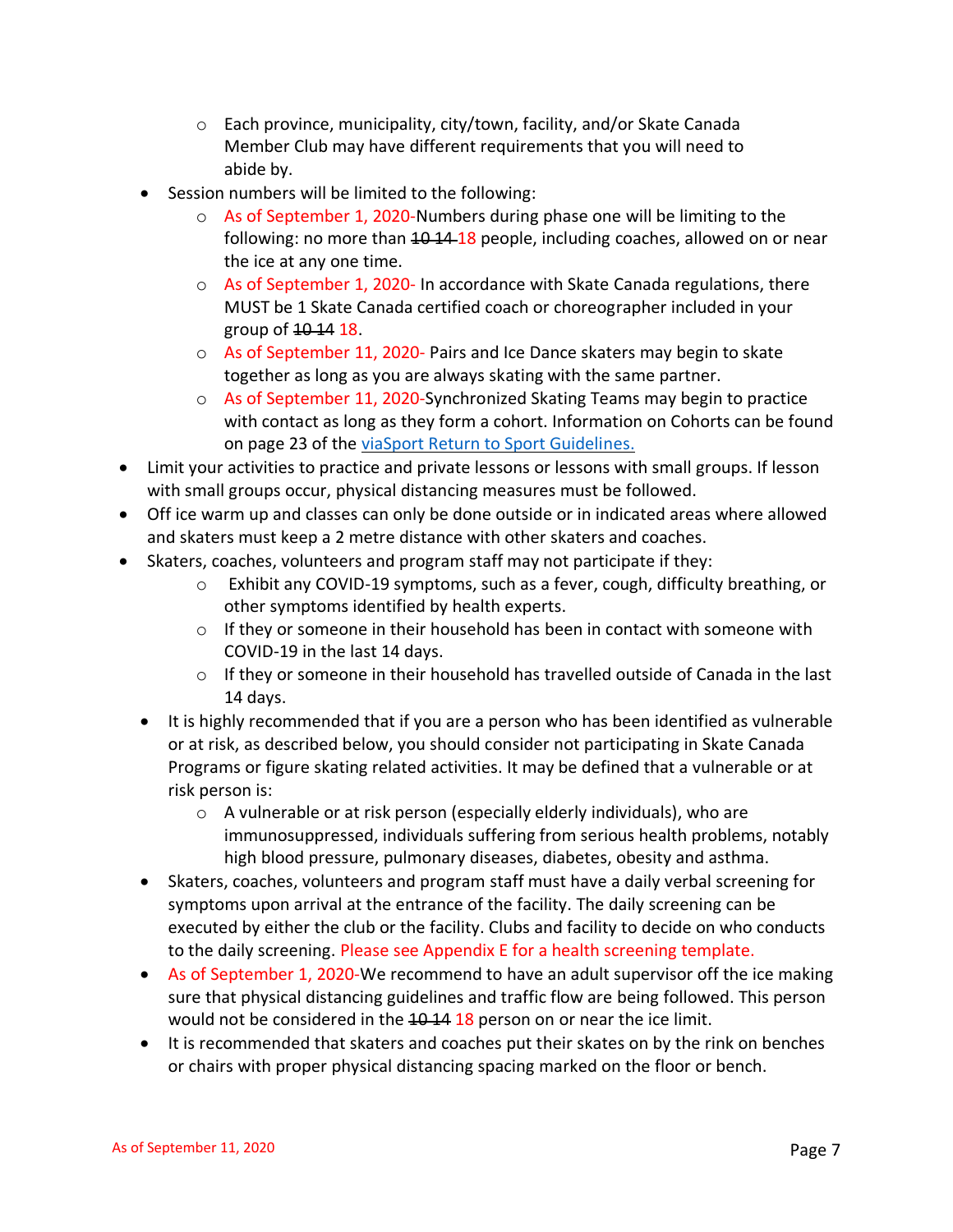- However, if you have four dressing rooms per rink, two could be dedicated to current session skaters and two dedicated to upcoming session skaters. Transitions from dressing room to on ice would have to monitored by an Adult Supervisor to ensure physical distancing between groups. This should be discussed between the club and the facility. If dressing rooms are used, the doors to the dressing rooms must be propped open.
- All session registration and payments must be online. No bookings or payments in person at the facility. Drop in/buy on participation is not allowed.
- In person assessment (test) days for all levels STAR 1-Gold and simulations with officials should not be happening at this time.
- Scheduling is to include on ice sessions, time(approximately 15 minutes before) each session group can enter the building and time(approximately 15 minutes after) each session group is to leave the building.
- Discuss with your facility the limitations of gatherings in relationship for accessibilities.
- Communicate all hygiene measures in advance to all your clients.
- Return to Play Plans should be communicated to all skaters, coaches, volunteers and parents ahead of time. The Return to Play Plans should be posted on club websites and at the facility.
- Provide your employees/coaches with masks, gloves and all other protective items and ensure that each member of your staff washes their hands regularly.
- Keep a record of all skaters and coaches on each session, so that you can contact them if needed, for example, if an infected person should use your facility. Please see Appendix C for the record sheet template to complete every day for each session.
- All skaters, parents, coaches, and volunteers must give written consent by signing and submitting a completed paper waiver prior to any participation. It is the responsibility of the club/skating school to ensure these waivers are completed, collected and stored appropriately. Failing to do so may increase possible liability. Please see Appendix B for the waiver that each participant must complete.
- Clear markings for skaters to follow should be in the following areas.
	- 1. Where they put their skates on.
	- 2. Where they stand prior to going on the ice.
	- 3. Where on the boards they are to put their personal equipment(guards, water bottles etc…)
- Signage posted throughout the facility
- Examples:
	- o [Physical distancing policy](http://www.bccdc.ca/Health-Professionals-Site/Documents/COVID19_PhysicalDistancingPoster.pdf)
	- o [Do Not Enter If You Are Sick](http://www.bccdc.ca/Health-Info-Site/Documents/COVID19_DoNotEnterPoster.pdf)
	- o [Cover coughs and sneezes](https://www.worksafebc.com/en/resources/health-safety/posters/help-prevent-spread-covid-19-cover-coughs-sneezes?lang=en)
	- o [COVID-19 Protection poster](https://www.viasport.ca/sites/default/files/7454-COVID19-Poster-web.pdf)
	- o [Handwashing poster](https://www.viasport.ca/sites/default/files/7454-Handwash-Soap-web.pdf)
	- o [Health Canada's poster on Vulnerable Populations](https://www.canada.ca/content/dam/phac-aspc/documents/services/publications/diseases-conditions/coronavirus/covid-19-vulnerable-populations/covid-19-vulnerable-populations-eng.pdf)

# **PROVIDE A CLEAN AND SAFE ENVIRONMENT**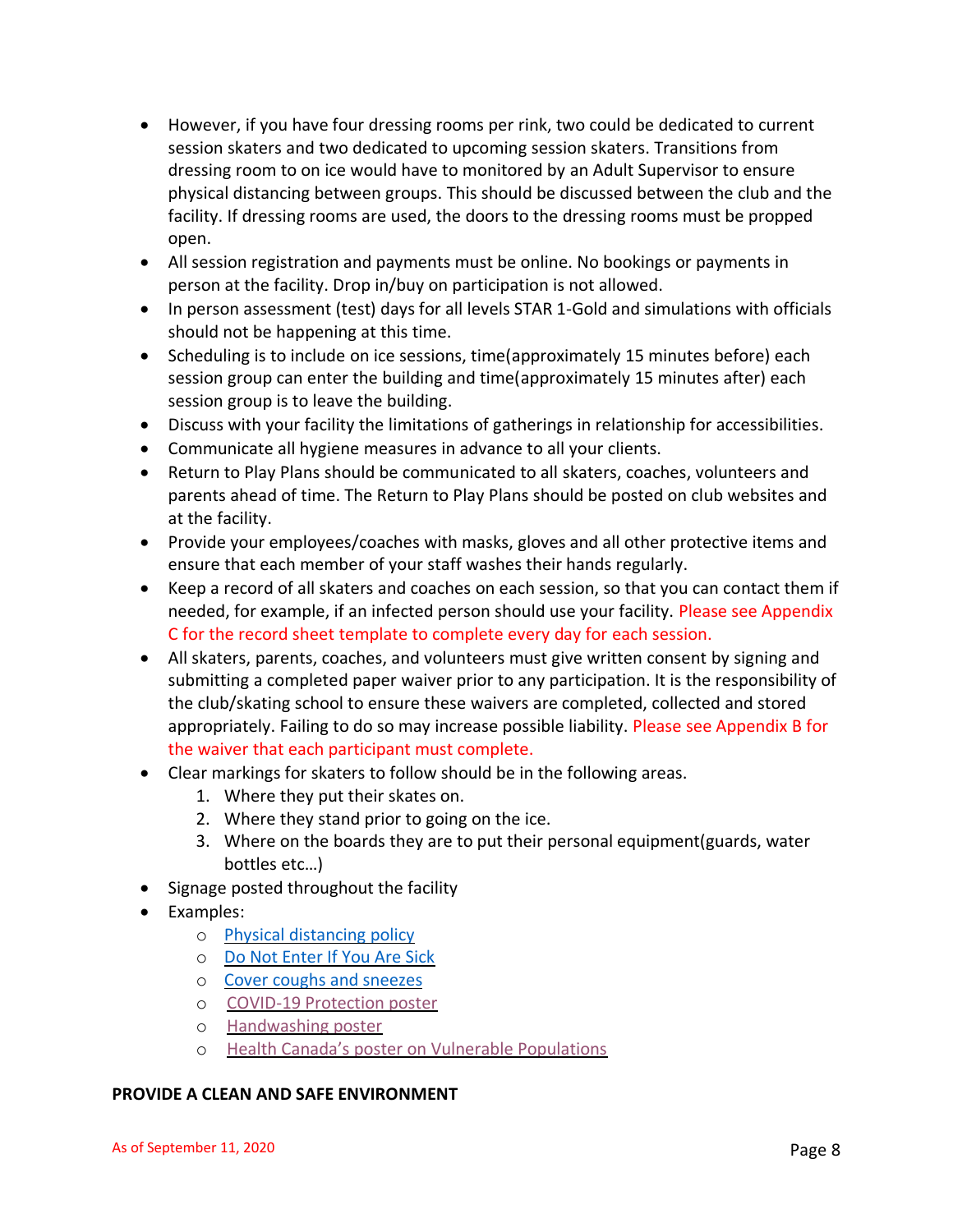Clubs and sporting facilities must have operational security procedures in place during the crisis related to COVID-19. These procedures must also be well displayed and communicated to all users.

- Use markings on the ground to indicate proper distancing from employees, for example at the reception.
- Separate entrance and exit into/out of building.
- Separate entrance and exit onto/out of ice surface.
- Coordinate with your facility who is responsible for cleaning specific areas.
- Frequently clean all surfaces, including counters, door handles, benches, toilets, etc.
- All surfaces must be cleaned at least once per day and twice per day for high traffic areas. This is to be discussed with your facility.
- Any area exposed to personal items must be disinfected. Encourage skaters, coaches and volunteers to leave unnecessary personal items at home.
- All chairs and tables in communal areas should be inaccessible or removed to avoid all gatherings.
- All doors accessible to the public should remain open to avoid contact with door handles.
- Doors to ice surface must be closed during skating sessions. Designate one coach who will be responsible for opening and closing the doors to the ice surface.
- Personal protective equipment for on ice coaches and skaters (such as masks) should be optional as long as it does not obstruct or inhibit skating ability.
- As of September 1,2020-Have only 1 person operating the music system. Keep sanitizing wipes next to the music player and affiliated equipment. If off ice volunteer is operating the music they should be supplied with a mask and gloves. Also, if an off ice volunteer is operating the music system they do not count towards the maximum of  $10-14$  18 people allowed on or near the ice.
- Soap or hand sanitizer must be made available to all clients in various locations throughout the facility. It is strongly encouraged that skaters and coaches bring their own hand sanitizer.
- Regularly remind and encourage clients to wash their hands and adopt proper hygiene practices. Skaters and coaches must wash hands prior to going on the ice for each session.
- Close all water fountains and ask that all participants bring their own water. No other food or drinks should be allowed in facilities, unless the club or skating school has permission from the facility.
- Used facial tissue must go directly into the garbage can after use. No used tissues allowed on the rink boards.
- If dressing rooms are used, the club/skating school and facility to discuss and agree upon cleaning schedule and cleaning methods.

# **ENCOURAGE PHYSICAL DISTANCING**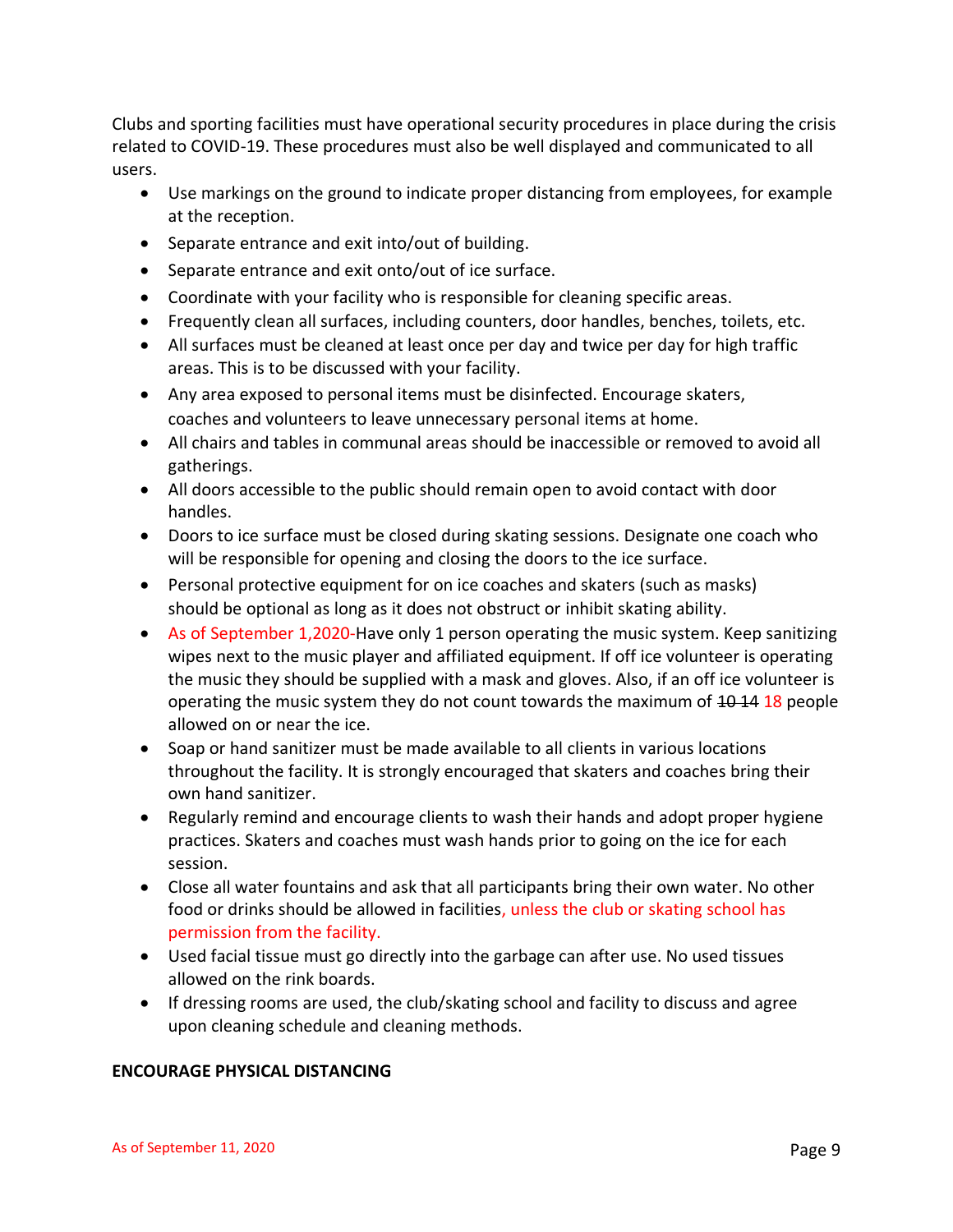- Encourage skaters to respect physical distancing of 2 metres, recommended by government authorities.
- Ask skaters to try to remain 2 metres from all other skaters and coaches on the ice.
- Put in place measures to limit physical contact between all on ice participants.
- Parents should not be in the building and should drop off and pick up skaters at designated times.

# **FIRST AID**

- In the event that first aid is required to be administered during an activity, all persons attending to the injured individual must first put on a mask and gloves.
- A first aid kit, along with extra gloves and masks, should be kept by the ice during all on ice club activity.

# **COACHING**

- Coaches to practice physical distancing from skaters, volunteers, parents and other coaches on and off the ice.
- Any equipment used on the ice must be disinfected before and immediately after each session.
- Only designated persons may set up equipment. Only 1 person should be operating equipment.
- Harnesses:
	- o In order to use the harness skater must be able to, without help, get in, tighten, and get out of harness
	- $\circ$  It is recommend that the harness operator should wear a mask and gloves
	- o Skater must disinfect equipment they have touched
	- o Keep harness portion of lesson under 15 minutes
- Divide coaches and skaters into "training groups," if ice time can accommodate.
	- $\circ$  Number and assign each coach a designated area along the boards where they should stand to teach private lessons.
	- $\circ$  Coaches should remain in the area and may not skate alongside any student.
	- o Limit coach/skater contact; coaches should not physically help students up unless the student is unable to get up. Coaches should use verbal cues when instructing students rather than physical contact.
- Lesson plans should be communicated over email, text or by phone. Avoid meeting in person if possible.

#### **PLAN AHEAD**

• Develop flexible refund policies should stay-at-home orders be restored or if rink is forced to close.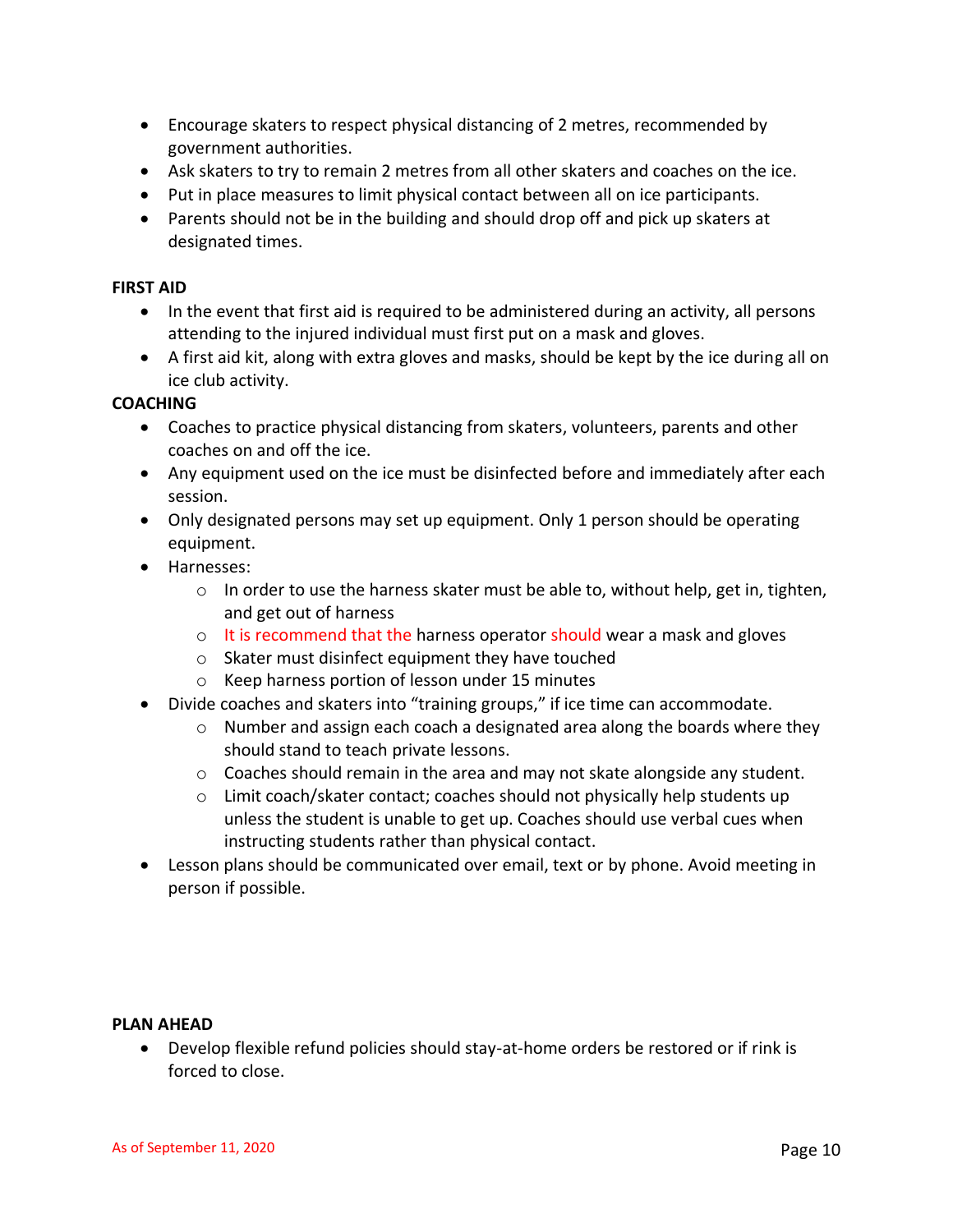- Create an emergency plan with rink management for a possible outbreak. Please see Appendix F for a sample Outbreak Plan.
	- o Have a communication strategy to alert all who may have been exposed.
	- $\circ$  Consult local health authorities should an outbreak happen in your facility.
	- o Identify a contact person to receive reports from skaters/families/staff of new illness.
	- o Refer to the Illness Policy, in Appendix D, for more information.
- Update your club's Emergency Action Plan (EAP) and have available board/rink side or with your designated onsite emergency person.

#### **COMMUNICATE EARLY & OFTEN**

- Club administrators and coaches have the authority to ask skaters, members, volunteers, parents, coaches, etc… to leave if they are not following the above outlined protocols, and those of your local facilities.
- Email skaters and their families with your facility/club/skating school's new policies and procedures.
- Coaches should provide their preferred method of communicating with parents (email, text, lesson plan notes, etc.)
- Appoint a COVID-19 point person to communicate with rink management and monitor local, provincial and national developments.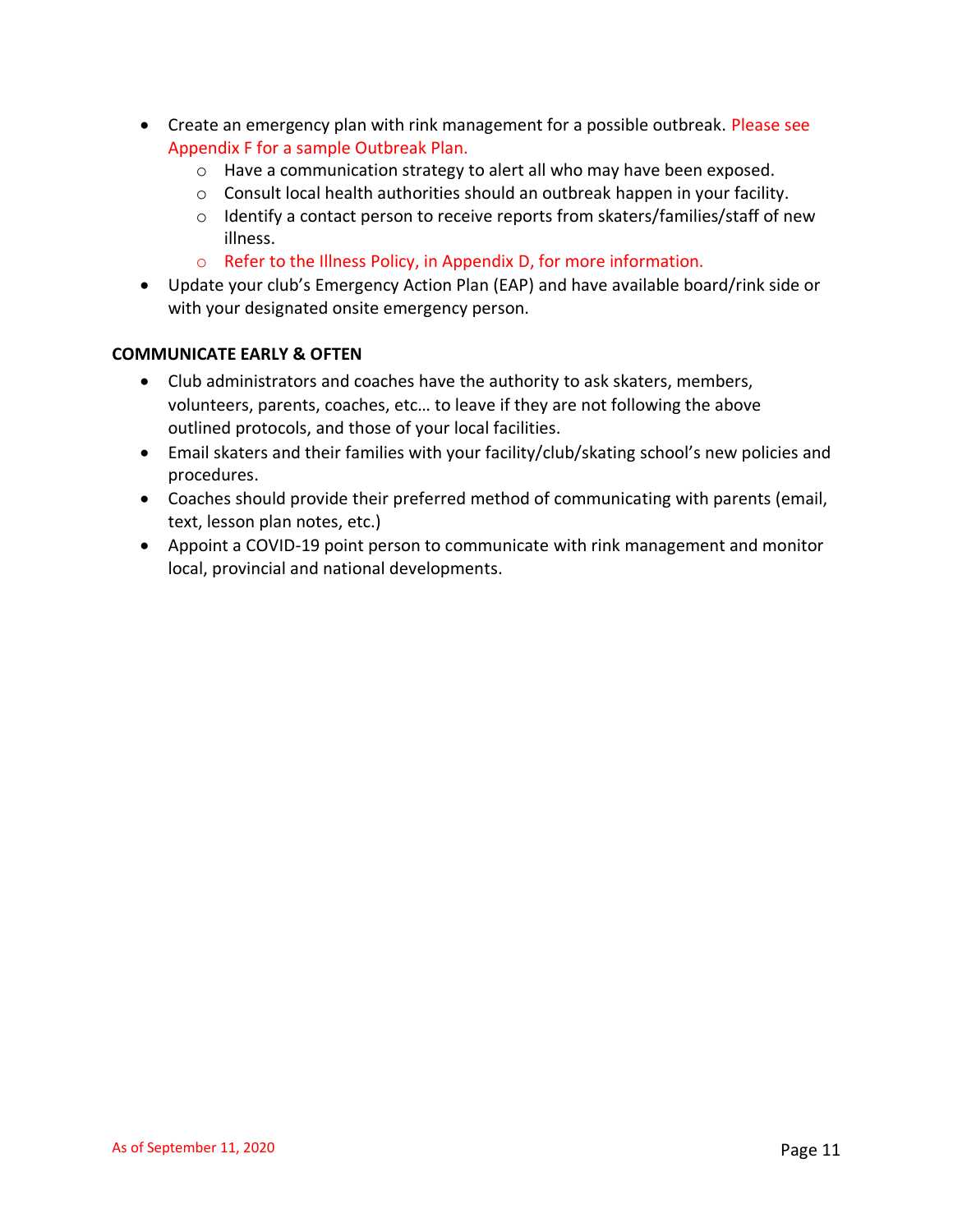# **Appendix A- Figure Skating Sport Activity Chart**

|                                                    | <b>Strictest Controls</b><br>Phase 1<br><b>Complete</b>                       | <b>Transition Measures</b><br><b>Phase 2</b><br><b>As of June 1, 2020</b>                                    | <b>Progressively Loosen</b><br>Phase 3<br><b>TBD</b> | <b>New Normal</b><br><b>Phase 4</b><br><b>TBD</b>        |
|----------------------------------------------------|-------------------------------------------------------------------------------|--------------------------------------------------------------------------------------------------------------|------------------------------------------------------|----------------------------------------------------------|
| <b>Restrictions in Place</b>                       | <b>Maintain Physical</b><br>Distance(2m)<br>No non-essential travel $\bullet$ | <b>Maintain Physical</b><br>Distance(2m)<br>No non-essential travel<br>No group gatherings<br>over 50 people | Refer to PHO and<br>local health<br>authorities      | Refer to PHO and local<br>health authorities             |
| <b>Enhanced Protocols</b>                          | Increased hand hygiene                                                        | Increased hand hygiene<br><b>Symptom Screening in</b><br>place                                               | Increased hand<br>hygiene                            | Increased hand<br>hygiene                                |
| <b>Number of</b><br><b>Participants</b>            | <b>Individual Activities</b>                                                  | <b>Small Groups</b><br>No or limited spectators                                                              | Group sizes may<br>increase<br>Limited spectators    | Large Groups allowed<br>No restrictions on<br>spectators |
| Competition                                        | Should not occur                                                              | Simulations or highly<br>regulated club and/or<br>virtual competitions                                       | Regional<br><b>Competitions</b>                      | Provincial<br>competitions and<br>larger scale events    |
| *The above chart is subject to change at any time. |                                                                               |                                                                                                              |                                                      |                                                          |

 $\mathbf{I}$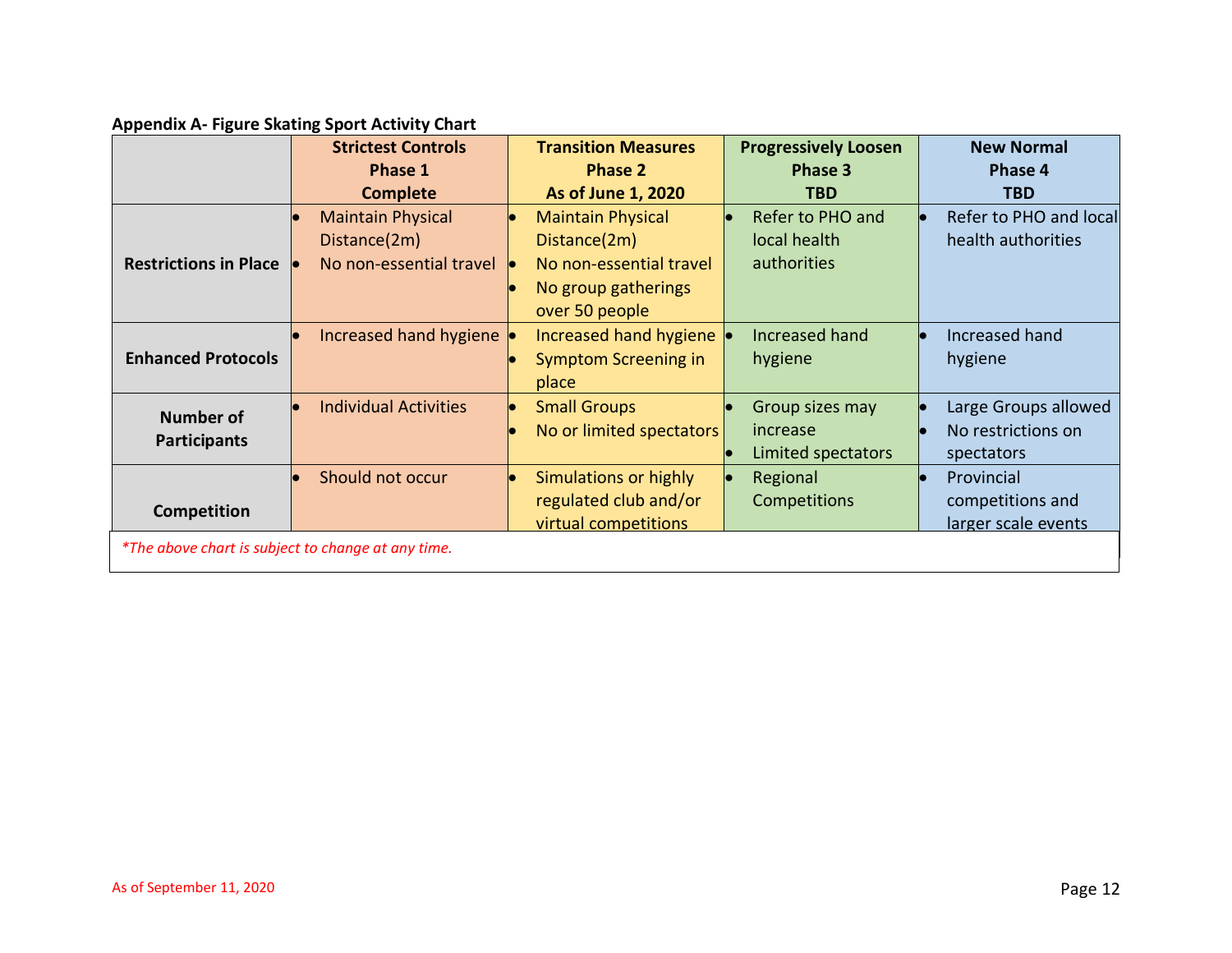**Appendix B-Waiver**

**To come**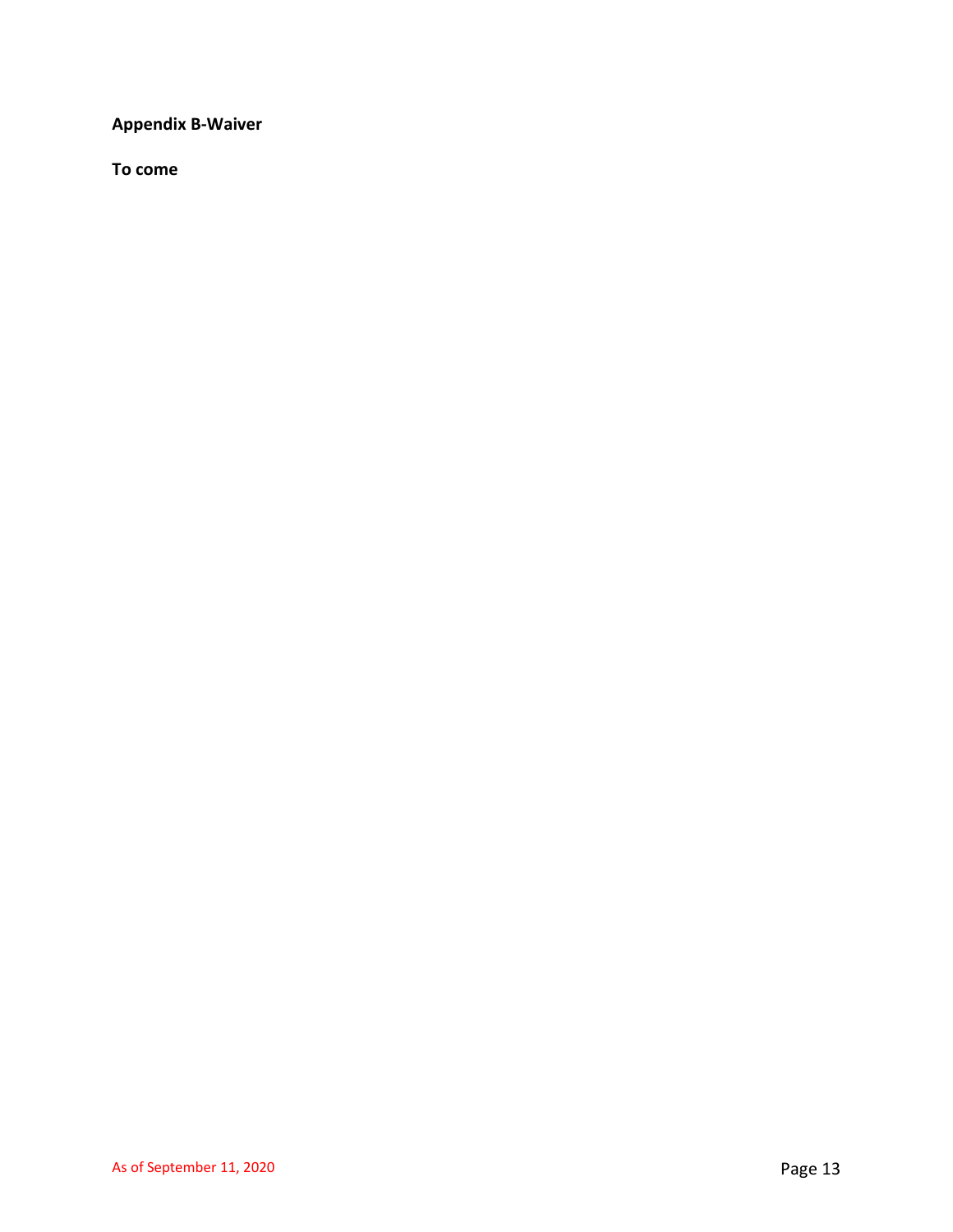# **APPENDIX C: SKATE CANADA MEMBER CLUB/SKATING SCHOOL SESSION RECORD**

Date: Facility Name:

Start time of Session: End time of Session:

Name of Volunteer/Coach collecting information:

| <b>FIRST NAME</b> | <b>LAST NAME</b> | <b>RESIDENCE</b><br>(City/Town) | <b>PHONE</b><br>NO. | <b>ACTIVITY AT</b><br><b>FACILITY</b> | <b>LOCATION IN</b><br><b>FACILITY</b> | <b>WAIVER</b><br><b>SIGNED &amp;</b><br><b>SUBMITTED</b> | <b>DAILY</b><br><b>VERBAL</b><br><b>SCREENING</b><br><b>COMPLETED</b> |
|-------------------|------------------|---------------------------------|---------------------|---------------------------------------|---------------------------------------|----------------------------------------------------------|-----------------------------------------------------------------------|
| Ex. Andy          | Axel             | Vancouver                       | 604-555-<br>1234    | Coach                                 | On-ice                                |                                                          |                                                                       |
| Suzy              | Sit-Spin         | Vancouver                       | 604-555-<br>1234    | Skater                                | On-ice                                |                                                          |                                                                       |
|                   |                  |                                 |                     |                                       |                                       |                                                          |                                                                       |
|                   |                  |                                 |                     |                                       |                                       |                                                          |                                                                       |
|                   |                  |                                 |                     |                                       |                                       |                                                          |                                                                       |
|                   |                  |                                 |                     |                                       |                                       |                                                          |                                                                       |
|                   |                  |                                 |                     |                                       |                                       |                                                          |                                                                       |
|                   |                  |                                 |                     |                                       |                                       |                                                          |                                                                       |
|                   |                  |                                 |                     |                                       |                                       |                                                          |                                                                       |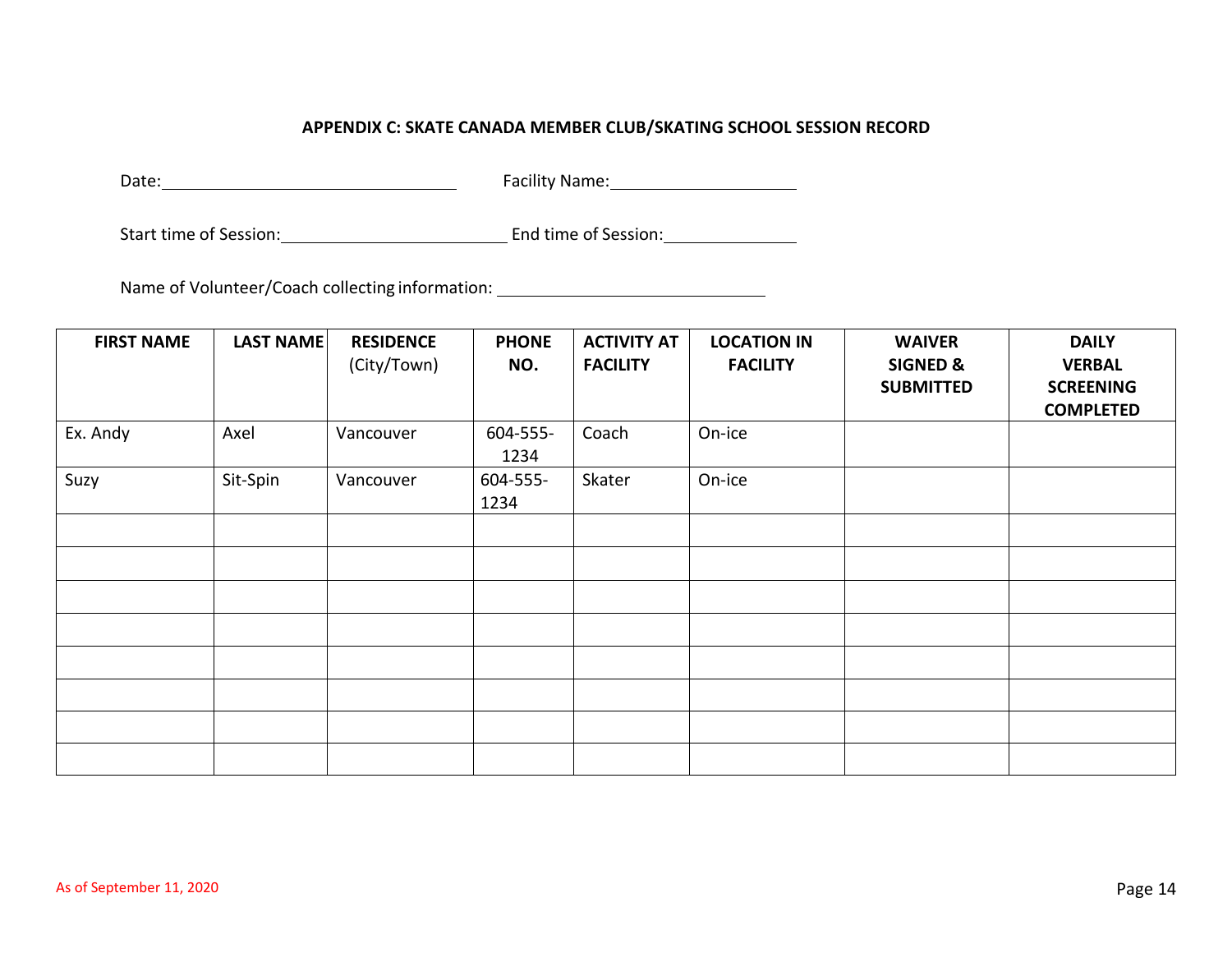# **APPENDIX D – ILLNESS POLICY**

In this policy, "Participant" includes an employee, coach, volunteer, skater or parent/spectator.

1. Inform an individual in a position of authority (coach, club administrator) immediately if, you feel any symptoms of COVID-19 such as fever, chills, cough, shortness of breath, sore throat and painful swallowing, stuffy or runny nose, loss of sense of smell, headache, muscle aches, fatigue and loss of appetite.

#### **2. Assessment**

a. Participants must have a daily verbal screening for symptoms upon arrival at the entrance of the facility.

b. Administrators/coaches will visually monitor participants to assess any early warning signs as to the status of their health and to touch base on how they are regarding their personal safety throughout the workday/practice/activity.

c. If Participants are unsure please have them use the self-assessment tool <https://bc.thrive.health/covid19/en> or through the COVID-19 BC Support App selfassessment tool.

# **3. If a Participant is feeling sick with COVID-19 symptoms**

a. They should remain at home and contact Health Link BC at 8-1-1.

b. If they feel sick and /or are showing symptoms while at work/practice/activity, they should be sent home immediately and have them contact 8-1-1 or a doctor for further guidance.

c. No Participant may participate in a practice/activity if they are symptomatic.

# **4. If a Participant tests positive for COVID-19**

a. The Participant will not be permitted to return to the workplace/practice/facility until they are free of the COVID-19 virus as verified by a medical professional. b. Any Participants who work/practice closely with the infected participant will also be removed from the workplace/practice/facility for at least 14 days to ensure the infection does not spread further.

c. Close off, clean and disinfect their work/practice/facility area immediately and any surfaces that could have potentially be infected/touched.

d. If any participant tests positive, the club/skating school must inform the BC/YK Section Office of the test positive case by emailing [bcyksection@skatinginbc.com](mailto:bcyksection@skatinginbc.com)

#### 5. **If a Participant has been tested and is waiting for the results of a COVID-19 Test**

a. As with the confirmed case, the Participant must be removed from the workplace/practice/facility.

b. The Public Health Agency of Canada advises that any person who has even mild symptoms to stay home and call the public health authority of B.C.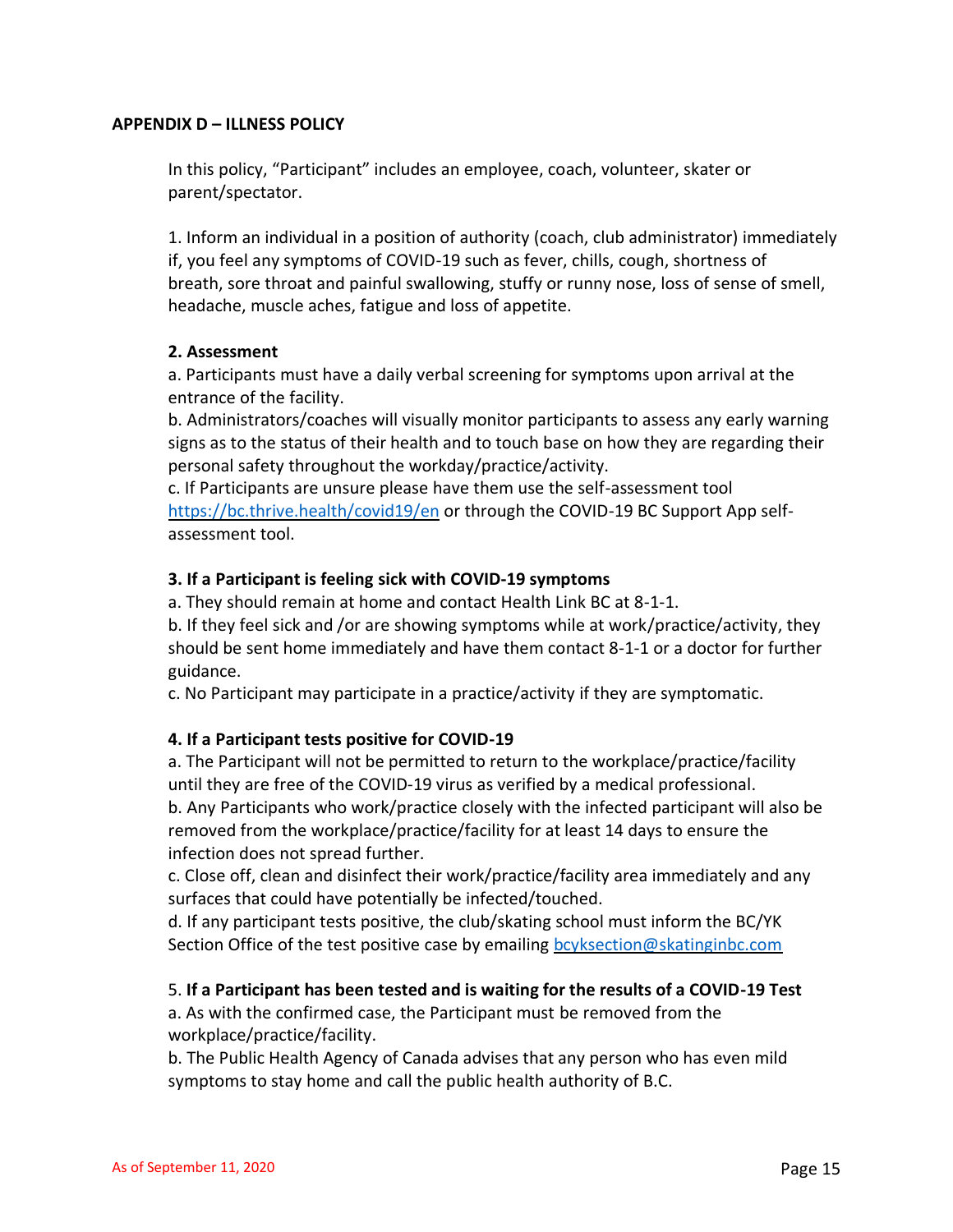c. Other Participants who may have been exposed will be informed and removed from the workplace/practice/activity for at least 14 days or until the diagnosis of COVID-19 is ruled out by health authorities.

d. The workspace/practice/activity space will be closed off, cleaned, and disinfected immediately and any other surfaces that could have potentially been infected/touched.

# **6. If a Participant has come in to contact with someone who is confirmed to have COVID-19**

a. Participants must advise their coach/club administrator if they reasonably believe they have been exposed to COVID-19.

b. Once the contact is confirmed, the Participant will be removed from the workplace/practice/activity for at least 14 days or as otherwise directed by public health authorities. Participants who may have come into close contact with the Participant will also be removed from the workplace/practice/activity for at least 14 days.

c. The workspace/activity area will be closed off, cleaned, and disinfected immediately and any other surfaces that could have potentially been infected/touched.

# **7. Quarantine or Self-Isolate if:**

a. Any Participant or someone from your household who has travelled outside of Canada within the last 14 days is not permitted to enter any part of the facility and must quarantine and self-isolate.

b. Any Participant who has a member of their household that has travelled outside of Canada within the last 14 days is not permitted to enter any part of the facility and must quarantine and self-isolate.

c. Any Participant with any symptoms of COVID-19 is not permitted to enter any part of the facility and must quarantine and self-isolate.

d. Any Participant from a household with someone showing symptoms of COVID-19 is not permitted to enter any part of the facility and must quarantine and self-isolate. e. Any Participant who is in quarantine or self-isolating as a result of contact with an infected person or in families who are self-isolating, is not permitted to enter any part of the facility.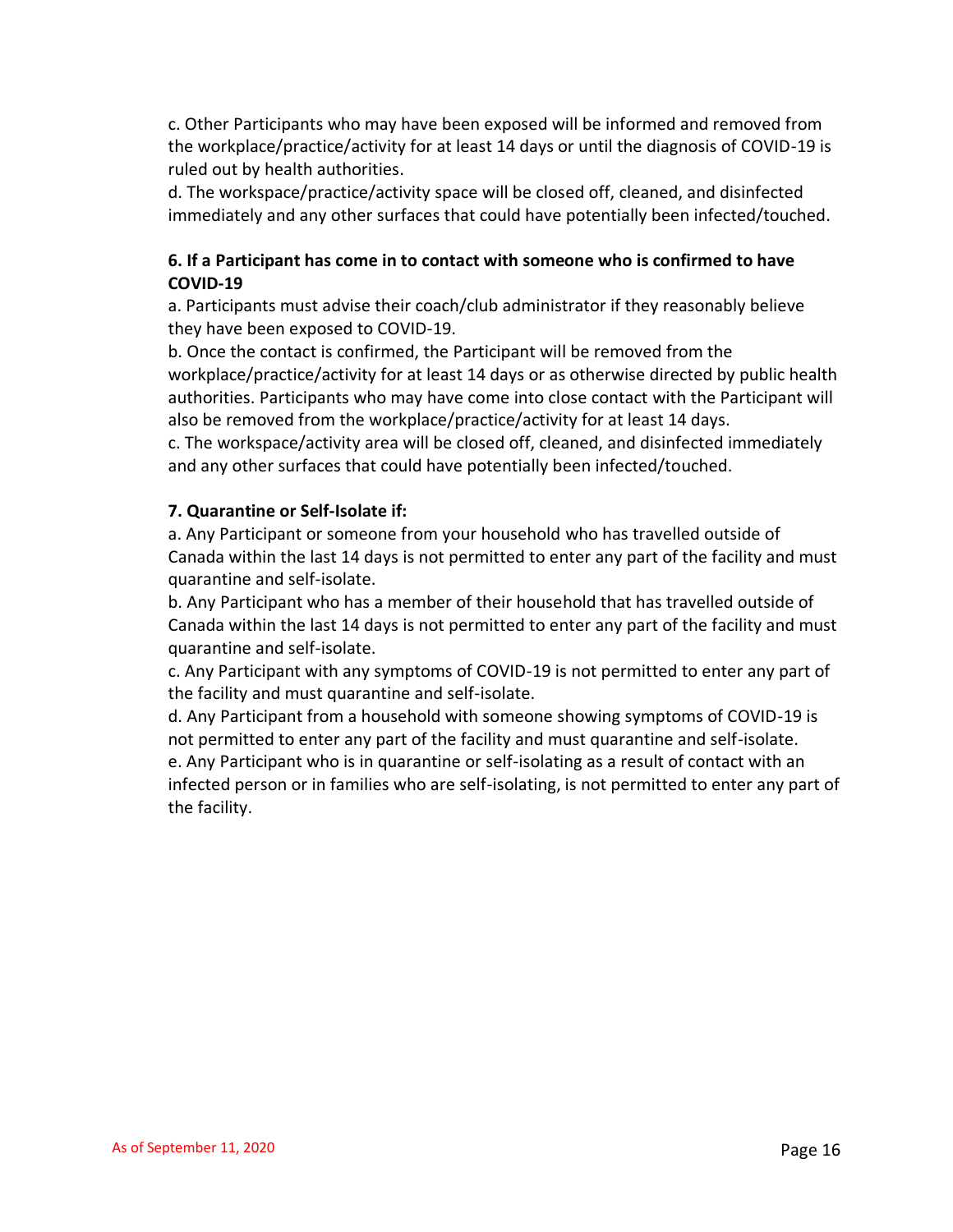# **Appendix E- Health Screening Questionnaire Template**

This questionnaire must be completed by each individual daily prior to participation in each club activity. This questionnaire may be completed verbally.

The answer to all questions must be "No" in order to participate in each club activity.

**Participant Name:\_\_\_\_\_\_\_\_\_\_\_\_\_\_\_\_\_\_\_\_\_\_\_\_\_\_\_\_\_\_\_\_\_\_ Date:\_\_\_\_\_\_\_\_\_\_\_\_\_\_\_\_\_\_\_\_\_\_\_**

| 1. Do you have a fever? (a temperature of 37.8C or higher)                                                                                        |                                                                                                                                                                    |  |  |
|---------------------------------------------------------------------------------------------------------------------------------------------------|--------------------------------------------------------------------------------------------------------------------------------------------------------------------|--|--|
| Yes $\square$                                                                                                                                     | No <sub>1</sub>                                                                                                                                                    |  |  |
|                                                                                                                                                   |                                                                                                                                                                    |  |  |
| 2. Do you have any of the following symptoms?                                                                                                     |                                                                                                                                                                    |  |  |
| • Cough                                                                                                                                           |                                                                                                                                                                    |  |  |
| Yes $\Box$                                                                                                                                        | No <sub>1</sub>                                                                                                                                                    |  |  |
| • Shortness of breath                                                                                                                             |                                                                                                                                                                    |  |  |
| Yes $\square$                                                                                                                                     | No <sub>1</sub>                                                                                                                                                    |  |  |
|                                                                                                                                                   | . Runny nose, sneezing or nasal congestion(not related to other known causes such as                                                                               |  |  |
| seasonal allergies etc.)                                                                                                                          |                                                                                                                                                                    |  |  |
| Yes $\Box$                                                                                                                                        | No <sub>1</sub>                                                                                                                                                    |  |  |
| • Sore throat                                                                                                                                     |                                                                                                                                                                    |  |  |
| Yes $\Box$                                                                                                                                        | No <sub>1</sub>                                                                                                                                                    |  |  |
| • Difficulty swallowing                                                                                                                           |                                                                                                                                                                    |  |  |
| Yes $\square$                                                                                                                                     | No <sub>1</sub>                                                                                                                                                    |  |  |
| • Lost sense of taste or smell                                                                                                                    |                                                                                                                                                                    |  |  |
| Yes $\Box$                                                                                                                                        | No <sub>1</sub>                                                                                                                                                    |  |  |
|                                                                                                                                                   |                                                                                                                                                                    |  |  |
|                                                                                                                                                   | 3. Have you or someone in your household travelled outside of Canada or had close<br>contact with anyone that has travelled outside of Canada in the past 14 days? |  |  |
| Yes $\square$                                                                                                                                     | No <sub>1</sub>                                                                                                                                                    |  |  |
| 4. Have you had close contact in the past 14 days with anyone with a new cough, fever<br>or difficulty breathing or a confirmed case of COVID-19? |                                                                                                                                                                    |  |  |
| Yes $\square$                                                                                                                                     | No <sub>1</sub>                                                                                                                                                    |  |  |
|                                                                                                                                                   | If an individual answers "Yes" to any of these questions, they are not permitted to                                                                                |  |  |

**participate in any club activities.**